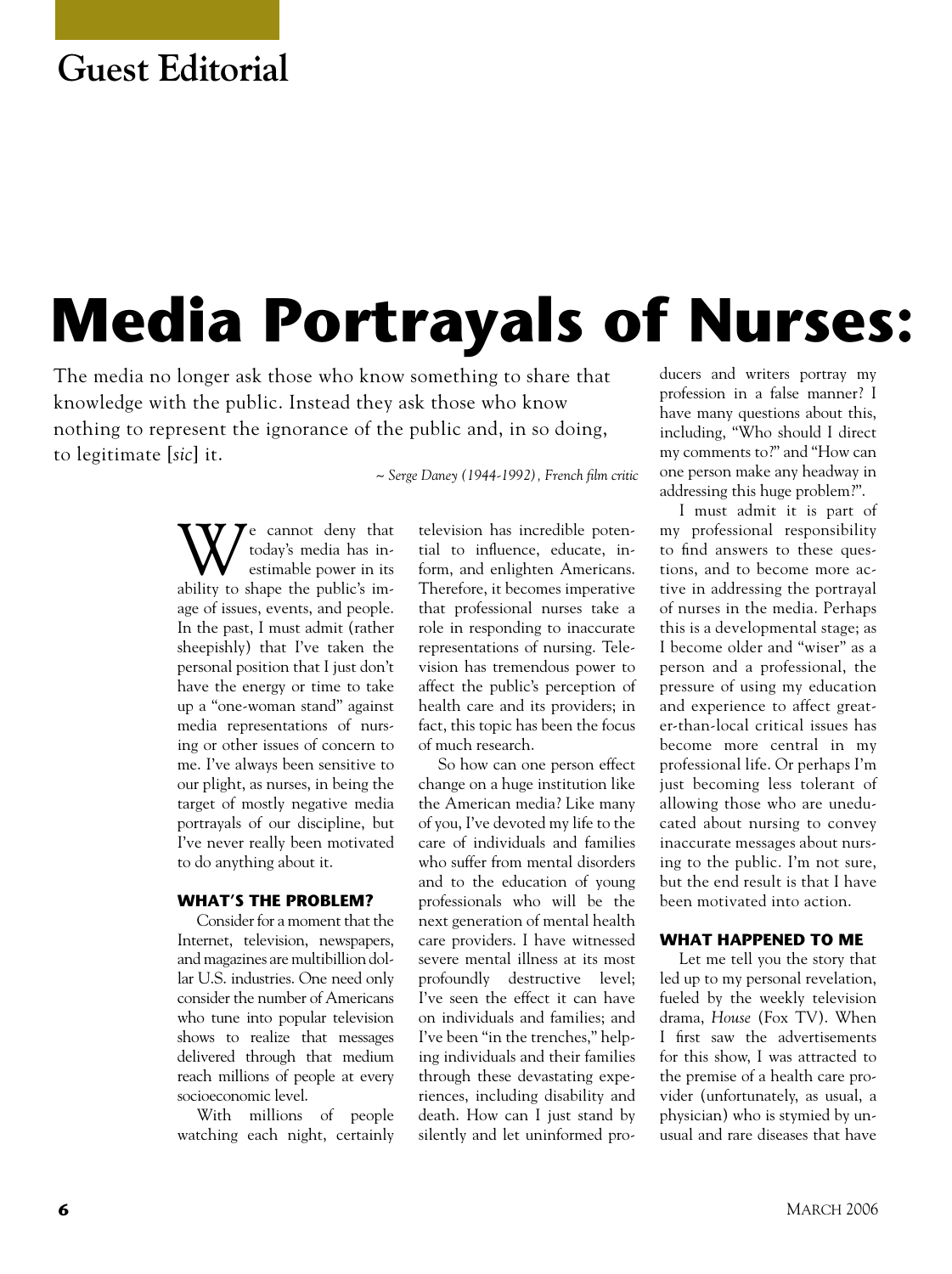# **What We Can Do**

unique and bizarre clinical symptoms. Having worked as a psychiatric consultation-liaison nurse for many years, I was drawn to the idea of figuring out the puzzle presented by these scenarios and was eager to try to unravel each mystery along with the cast of characters. In fact, during the first few shows I watched, I was frequently able to hypothesize correctly about some of these presentations. I took pleasure in the mental challenge posed during each weekly episode and found myself eager to see what next week's puzzle was.

So, I watched each episode, enjoying the spark and energy between the interesting characters. I also noticed that the portrayal of the title character, Dr. Gregory House (played by Hugh Laurie), was less than complimentary. The character is an irascible, rude curmudgeon, who is not very professional or caring toward his colleagues or patients. However, I must confess I did find myself chuckling and taking some pleasure in the crude banter and frequently antagonistic dialogue between House and his colleagues.

One week, I noticed that House began to make condescending, insulting, and downright maddening comments about nurses. I was not aware of the uprising that would be forthcoming from the nursing pro-

fession until later, when I found the Web site for The Center for Nursing Advocacy (http://www. nursingadvocacy.org), an organization devoted to giving nurses a voice in combating negative messages about nursing portrayed in the media, television, and other public venues. One of the Center's initiatives was entitled, "The House Campaign." Within its site, the Center documented the dialogue and evolution of Dr. House's increasingly insulting remarks about the nursing profes-

*How can I just stand by silently and let uninformed producers and writers portray my profession in a false manner?*



sion. My anger came to a boiling point during the November 8, 2005 episode, described below in an excerpt from the Center's House Campaign (2005):

Two recent episodes of "House" (Thomas L. Moran's "Daddy's Boy," aired on Nov. 8, 14 million viewers, and Sara Hess's "Spin," aired on Nov. 15, 13 million viewers) prove that the Fox show is more than capable of its own specific anti-nurse slurs. In these, "House"'s brilliant physician heroes suggest that they consider nurses unskilled clean-up staff, "nurse-maids" who are good for handling stool and patients who have fallen down. The money quote? Über-diagnostician and wit Greg House has just temporarily relieved a patient's thymoma with a Tensilon injection, and gone off on a "playing God" riff. When the drug wears off, as expected, the patient falls to the floor. House says this is "exactly why I created nurses," then calls out into the hallway, "clean-up on aisle three!" (¶1)

After I recovered from my first initial shock and anger at this dialogue, I realized it wasn't necessarily the crude comments House had made about nurses that angered me. After further reflection, I think what angered me the most was the fact that the show provides alternative views of members of other professional groups by por-

> traying them in other scenes as competent, thoughtful,